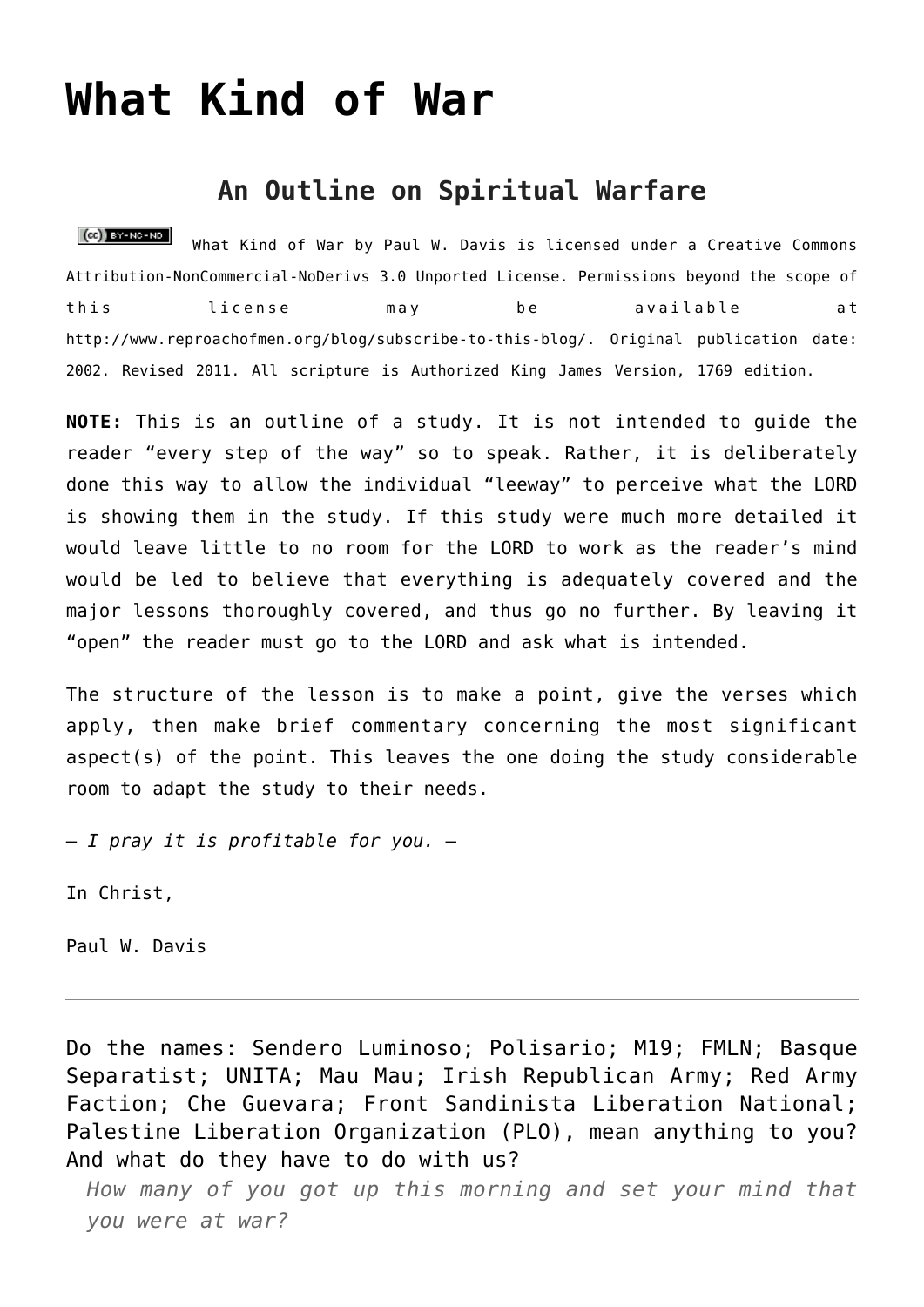- The wars of this world are a reflection of the spiritual war that is on-going.
- Of all types of warfare, the spiritual war we fight most resembles Guerrilla Warfare.

The Guerrilla war is fought from a "Total War" concept. (By the way, Sept.  $11<sup>th</sup>$  was simply a guerrilla attack by a far flung, guerrilla organization fighting a war based upon a religious view.)

- There is no "Front line."
- One can never really be sure of who is assisting the enemy at any given time.
- You may even find yourself assisting the enemy in your own/or a friend's destruction
- Constant vigilance is required one must have a warfare mindset.
- One is subject to attack at any time. There are no "sacred" days.
- There are no immune, or off-limits targets.
- One cannot "opt out" of a Guerilla War. The enemy will not allow it.
- No one in a Guerilla war is neutral.
- Critical victories and defeats are not easily discernable.
- One can find that they have lost long after the particular battle that precipitated the defeat.
- No matter how many "victories" one has, defeat is always a mere battle away — due to the targets involved.
- Our war is not about defeating Satan. (Hebrews 2:14-15) The Lord Jesus Christ already did that.

Forasmuch then as the children are partakers of flesh and blood, he also himself likewise took part of the same; that through death he might destroy him that had the power of death, that is, the devil; And deliver them who through fear of death were all their lifetime subject to bondage. *(Hebrews*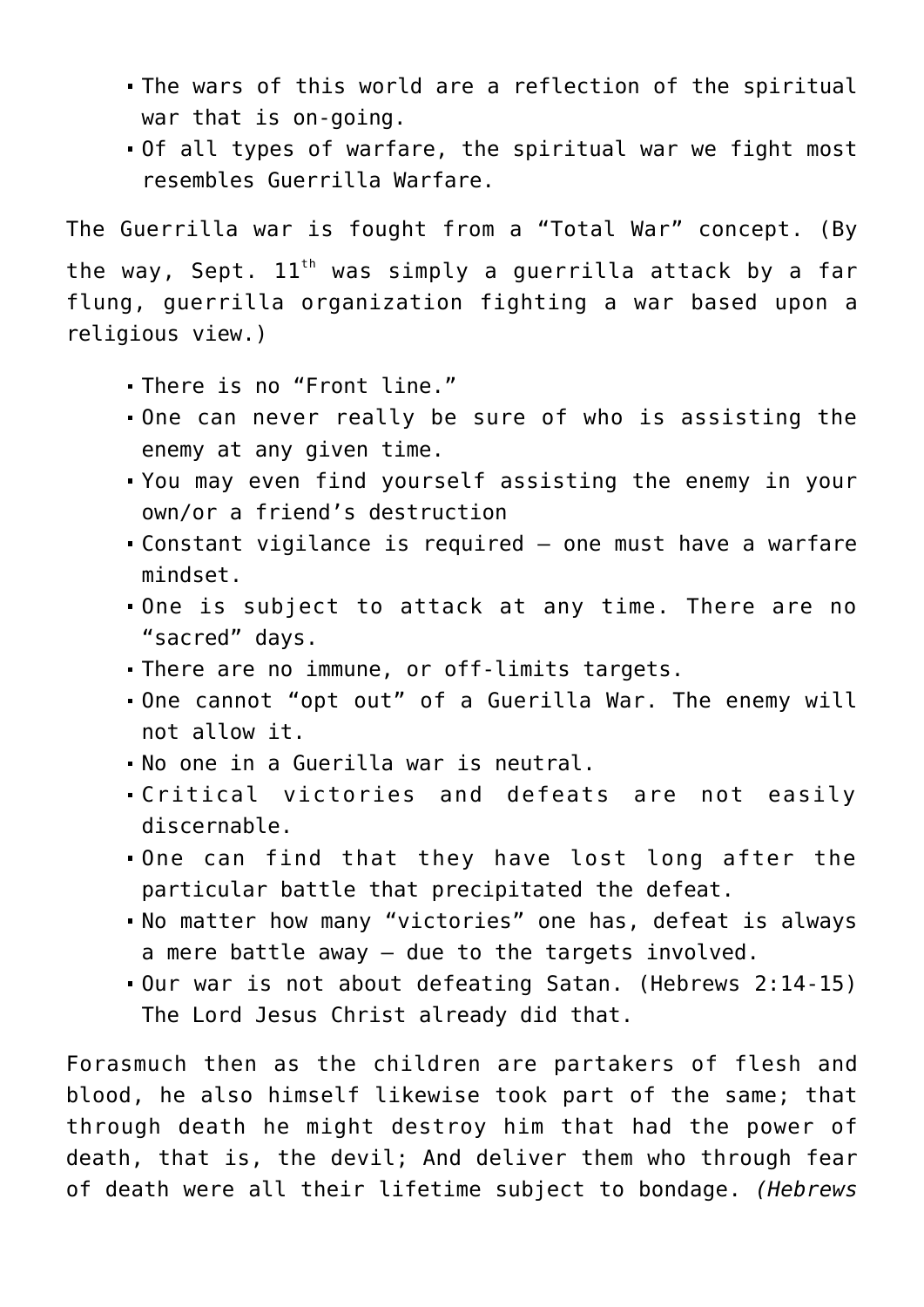*2:14-15)*

- Our war is about being effective witnesses.
- As in any war, accurate, timely information acted upon continuously is the key to success.

# **Opposition tactics in this war.**

## *1. The magnification of the faults of the brethren. Especially of the ordained men.*

And why beholdest thou the mote that is in thy brother's eye, but considerest not the beam that is in thine own eye? Or how wilt thou say to thy brother, Let me pull out the mote out of thine eye; and, behold, a beam *is* in thine own eye? Thou hypocrite, first cast out the beam out of thine own eye; and then shalt thou see clearly to cast out the mote out of thy brother's eye. *(Matthew 7:3-5)*

*This is not to say that we should not exhort one another to far better than what we do. Rather, it is say that we should consider the frailties of our own flesh before outright condemnation of someone, and thus exhort in love for them.*

Not forsaking the assembling of ourselves together, as the manner of some *is*; but exhorting *one another*: and so much the more, as ye see the day approaching. *(Hebrews 10:25)*

*Neither is it to say that we should not rebuke a brother for the sin they engage in. The criteria for rebuke is the spirit in which it is done. It is imperative that it be done in love for the erring brother.*

Faithful *are* the wounds of a friend; but the kisses of an enemy *are* deceitful. *(Proverb 27:6)*

Let the righteous smite me; *it shall be* a kindness: and let him reprove me; *it shall be* an excellent oil, which shall not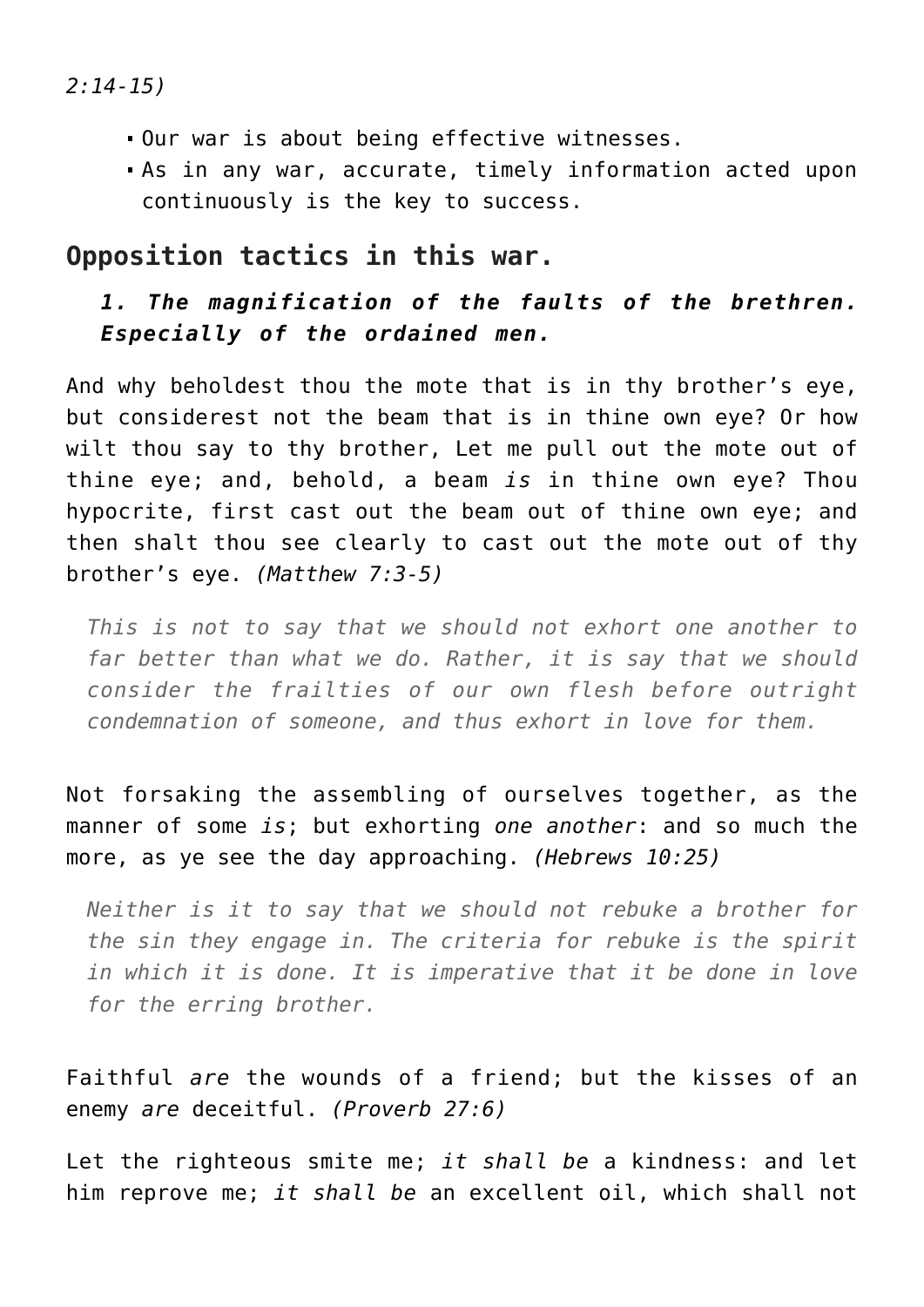break my head: for yet my prayer also *shall be* in their calamities. *(Psalm 141:5)*

Reprove not a scorner, lest he hate thee: rebuke a wise man, and he will love thee. *(Proverb 9:8)*

He that rebuketh a man afterwards shall find more favour than he that flattereth with the tongue. *(Proverb 28:23)*

*And of the elders, it is written that they are to be entreated as a father. (I Timothy 5:1)*

## *2. The perception that God's word and God stand or fall based upon the performance of His people.*

If we believe not, *yet* he abideth faithful: he cannot deny himself. *(II Timothy 2:13)*

## *3. The magnification of our own faults — that they are hopelessly irresolvable.*

But Jesus beheld *them*, and said unto them, With men this is impossible; but with God all things are possible. *(Matthew 19:26)*

And all things, whatsoever ye shall ask in prayer, believing, ye shall receive. *(Matthew 21:22)*

I can do all things through Christ which strengtheneth me. *(Philippians 4:13)*

*4. That the pastor, deacons, elders and/or brethren are the standard for holiness, separation, personal conduct, etc., etc.*

Wherefore seeing we also are compassed about with so great a cloud of witnesses, let us lay aside every weight, and the sin which doth so easily beset *us*, and let us run with patience the race that is set before us, Looking unto Jesus the author and finisher of *our* faith; who for the joy that was set before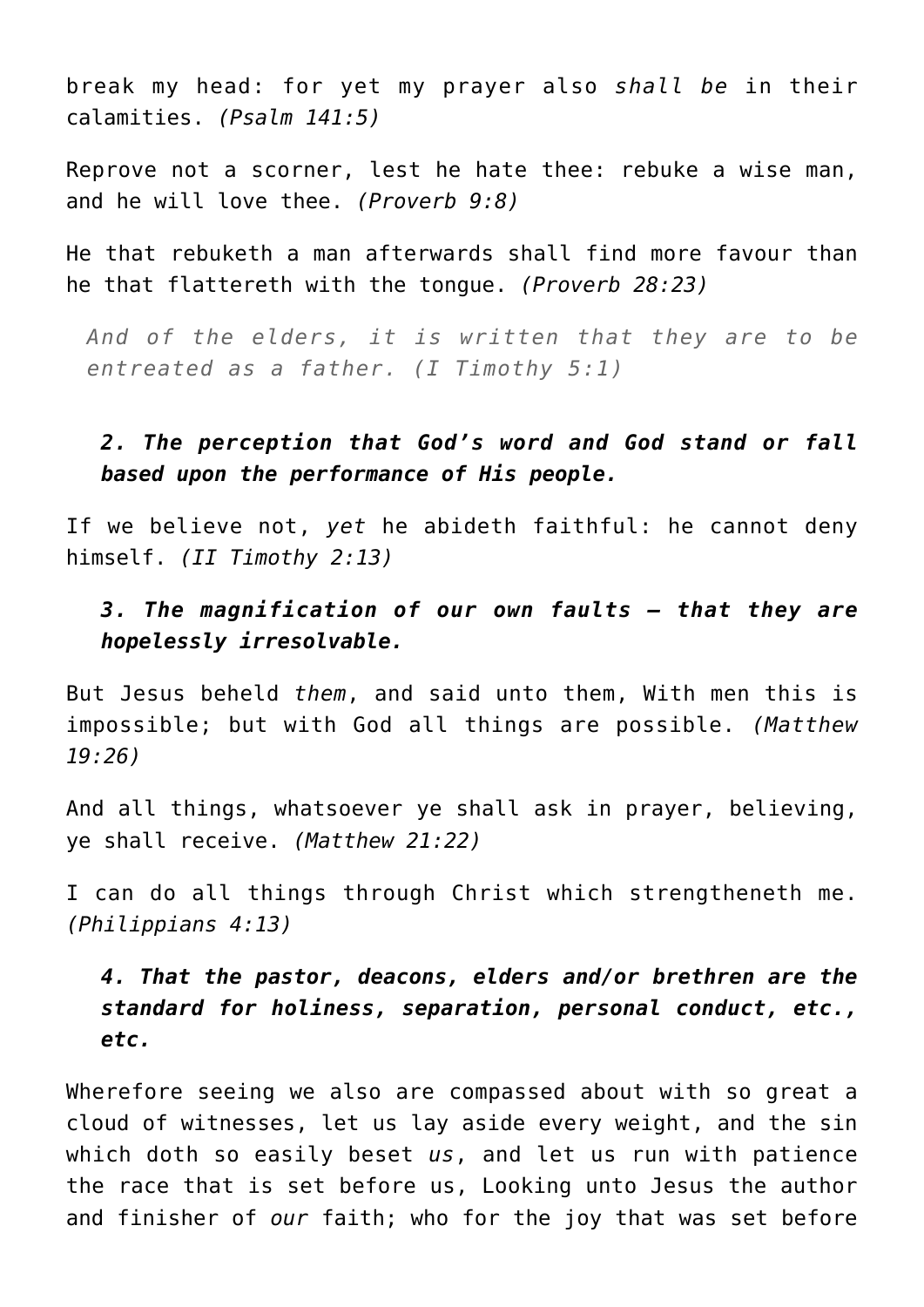him endured the cross, despising the shame, and is set down at the right hand of the throne of God. *(Hebrews 12:1-2)*

*5. The idea that persons (brethren) are of such authority that they are not answerable for their interpretation and application of the word of God. (Well, if so and so said it, it must be right.)*

Likewise, ye younger, submit yourselves unto the elder. Yea, all *of you* be subject one to another, and be clothed with humility: for God resisteth the proud, and giveth grace to the humble. *(I Peter 5:5)*

*It is* better to trust in the LORD than to put confidence in man. *(Psalm:118:8)*

## *6. The perception that everyone that names Christ, or claims to be Christian and/or Baptist, is.*

But what I do, that I will do, that I may cut off occasion from them which desire occasion; that wherein they glory, they may be found even as we. For such *are* false apostles, deceitful workers, transforming themselves into the apostles of Christ. And no marvel; for Satan himself is transformed into an angel of light. Therefore *it is* no great thing if his ministers also be transformed as the ministers of righteousness; whose end shall be according to their works. *(II Corinthians 11:12-15)*

For many deceivers are entered into the world, who confess not that Jesus Christ is come in the flesh. This is a deceiver and an antichrist. Look to yourselves, that we lose not those things which we have wrought, but that we receive a full reward. Whosoever transgresseth, and abideth not in the doctrine of Christ, hath not God. He that abideth in the doctrine of Christ, he hath both the Father and the Son. If there come any unto you, and bring not this doctrine, receive him not into *your* house, neither bid him God speed: For he that biddeth him God speed is partaker of his evil deeds. *(II*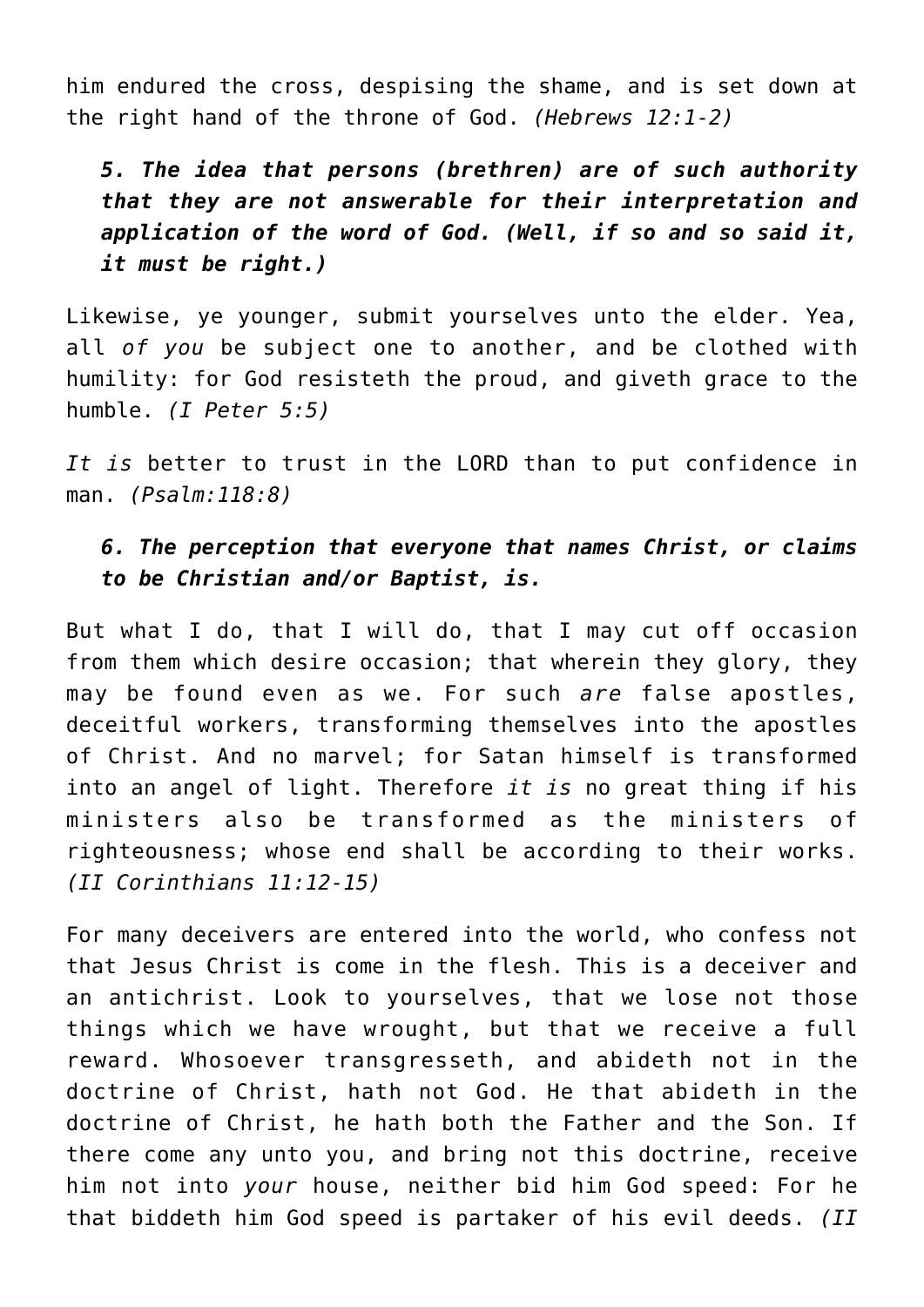#### *John:7-11)*

*What I am referring to here is not to be hateful and difficult to these people. Rather, it is to realize that these people do not hold a right gospel, and do not know the Lord Jesus Christ as Lord and Saviour. They need a proper witness placed in from of them as well. This is so that they will come to the knowledge of the Lord, or they will not be able to abide the witness and depart. In any case they require prayer.*

Beloved, when I gave all diligence to write unto you of the common salvation, it was needful for me to write unto you, and exhort *you* that ye should earnestly contend for the faith which was once delivered unto the saints. For there are certain men crept in unawares, who were before of old ordained to this condemnation, ungodly men, turning the grace of our God into lasciviousness, and denying the only Lord God, and our Lord Jesus Christ. *(Jude:3-4)*

*Of these it is written:*

These are spots in your feasts of charity, when they feast with you, feeding themselves without fear: clouds *they are* without water, carried about of winds; trees whose fruit withereth, without fruit, twice dead, plucked up by the roots; Raging waves of the sea, foaming out their own shame; wandering stars, to whom is reserved the blackness of darkness for ever. *(Jude:12-13)*

*We must maintain the mindset that the LORD has on those that do not preach the exact Gospel He has delivered.*

I marvel that ye are so soon removed from him that called you into the grace of Christ unto another gospel: Which is not another; but there be some that trouble you, and would pervert the gospel of Christ. But though we, or an angel from heaven,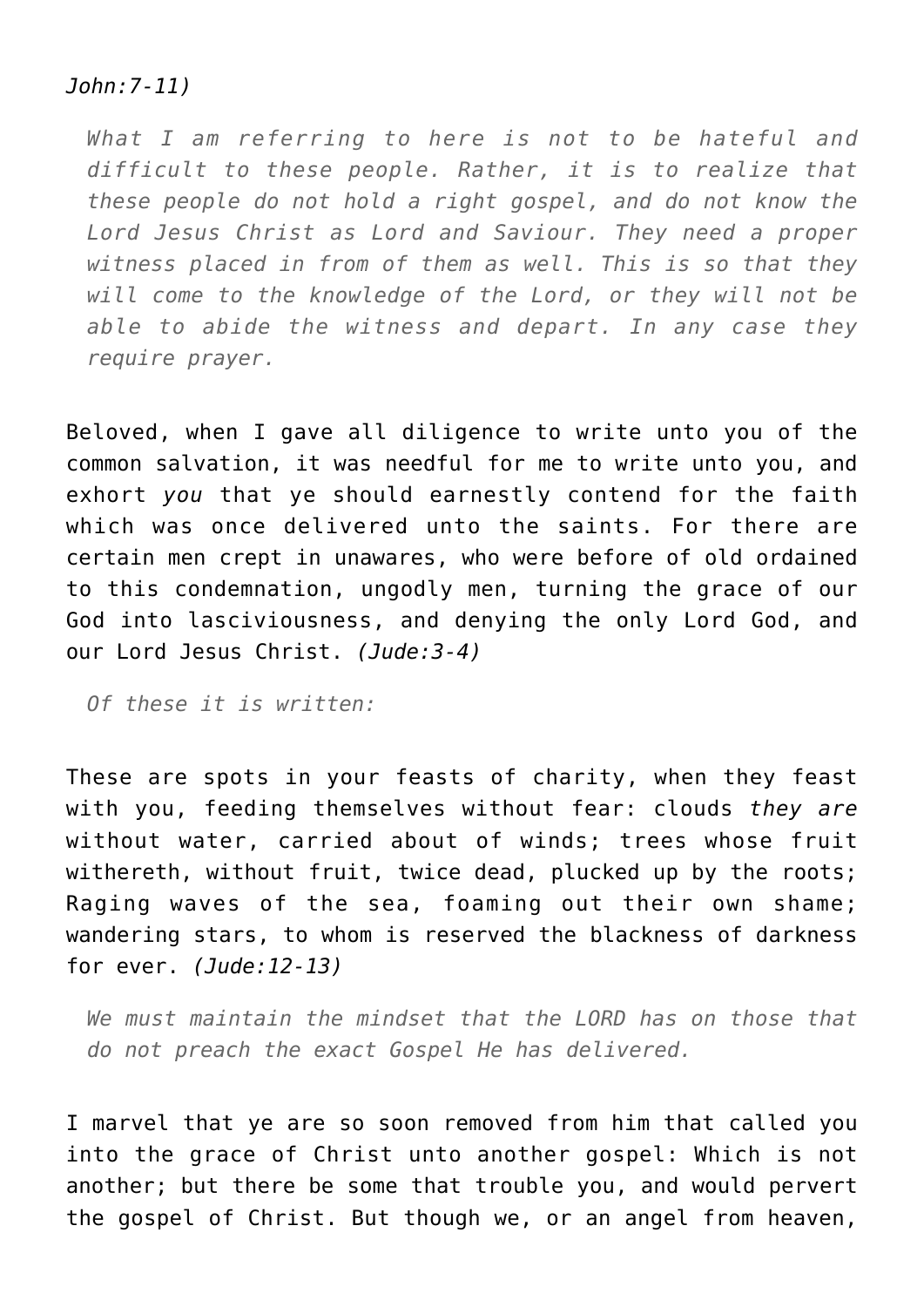preach any other gospel unto you than that which we have preached unto you, let him be accursed. As we said before, so say I now again, If any *man* preach any other gospel unto you than that ye have received, let him be accursed. *(Galatians 1:6-9)*

*The focus here is witness and testimony. If we don't perceive that someone is lost, we won't witness to them.*

*Ecumenism is one of the greatest dangers we face today. The pull and pressure to accept anyone and everyone that names Christ without question is very strong. When anyone questions the validity of the doctrine of another they are called hateful, divisive, difficult, etc., etc.*

*Ecumenism (or unity for the sake of unity) is condemned of God.*

*REMEMBER, SATAN DOES NOT HAVE A PROBLEM LYING! – JOHN 8:44*

## *7. That our clothing, music, associations, what we watch, and partake of, doesn't matter.*

Love not the world, neither the things *that are* in the world. If any man love the world, the love of the Father is not in him. *(I John 2:15)*

I beseech you therefore, brethren, by the mercies of God, that ye present your bodies a living sacrifice, holy, acceptable unto God, *which is* your reasonable service. And be not conformed to this world: but be ye transformed by the renewing of your mind, that ye may prove what *is* that good, and acceptable, and perfect, will of God. *(Romans 12:1-2)*

## **Some of our weapons and tactics.**

Weapons:

*1. Prayer*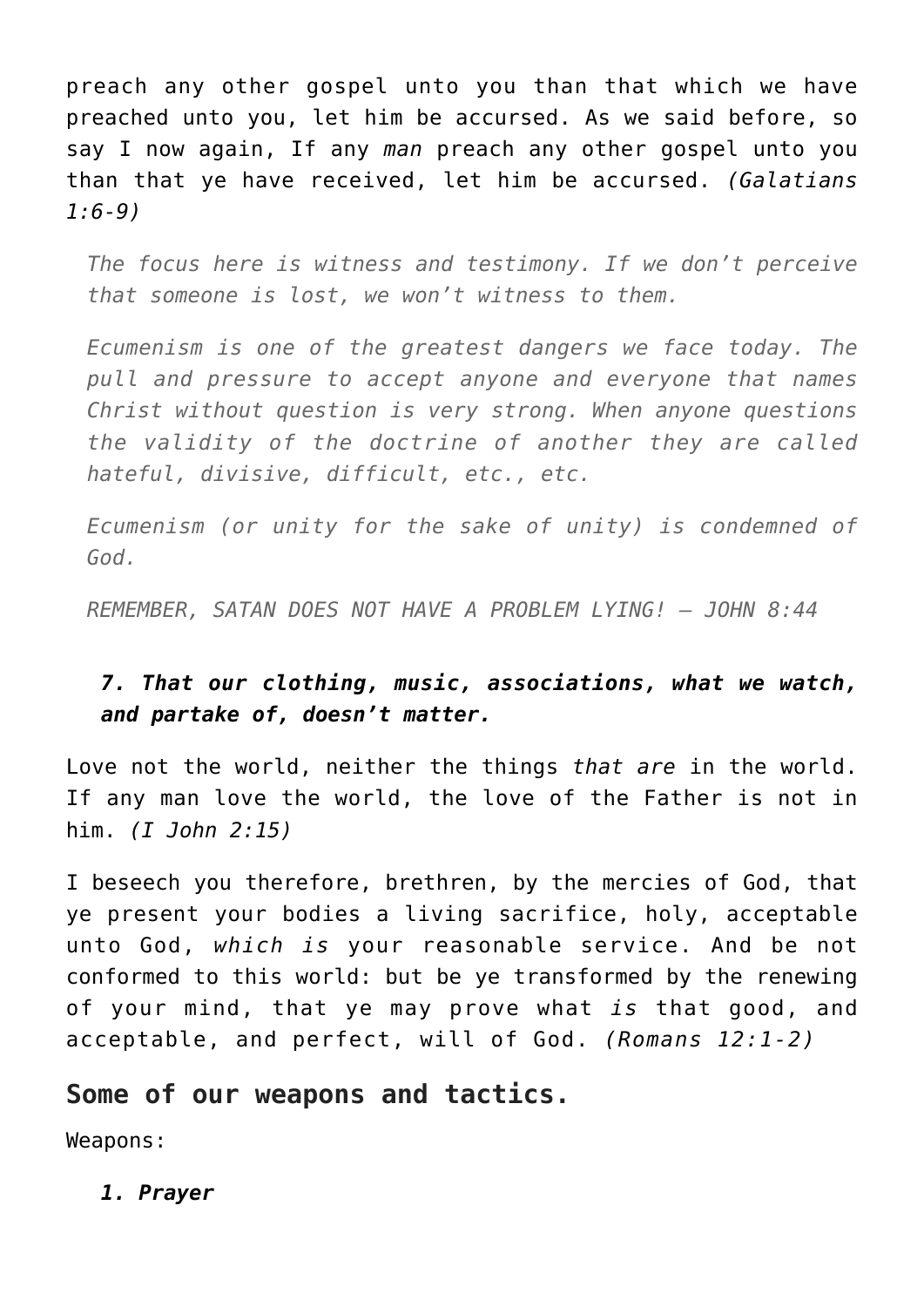But I say unto you, Love your enemies, bless them that curse you, do good to them that hate you, and pray for them which despitefully use you, and persecute you; *(Matthew 5:44)*

Watch ye therefore, and pray always, that ye may be accounted worthy to escape all these things that shall come to pass, and to stand before the Son of man. *(Luke 21:36)*

Be careful for nothing; but in every thing by prayer and supplication with thanksgiving let your requests be made known unto God. *(Philippians 4:6)*

#### *2. The word of God*

And take the helmet of salvation, and the sword of the Spirit, which is the word of God: . . . *(Ephesians 6:17)*

*How we wield this particular weapon is dependent upon the same things that wielding any weapon of war is dependent upon. We must:*

- Have implicit trust in the weapon we use.
- Be intimately familiar with the weapon.
- Be continually exercised with the weapon. (I am reminded of the United States Marine Corps creed "My Rifle")

*Do you know absolutely that the Bible you hold is the word of God without error.*

*Do you know that the Holy Ghost dictated every word of it to the men that wrote it down. (King James did, William Tyndale did, so have innumerable Baptist brethren over the centuries.)*

*I am not talking about: "I'm pretty sure," here.*

The words of the LORD *are* pure words: *as* silver tried in a furnace of earth, purified seven times. Thou shalt keep them, O LORD, thou shalt preserve them from this generation for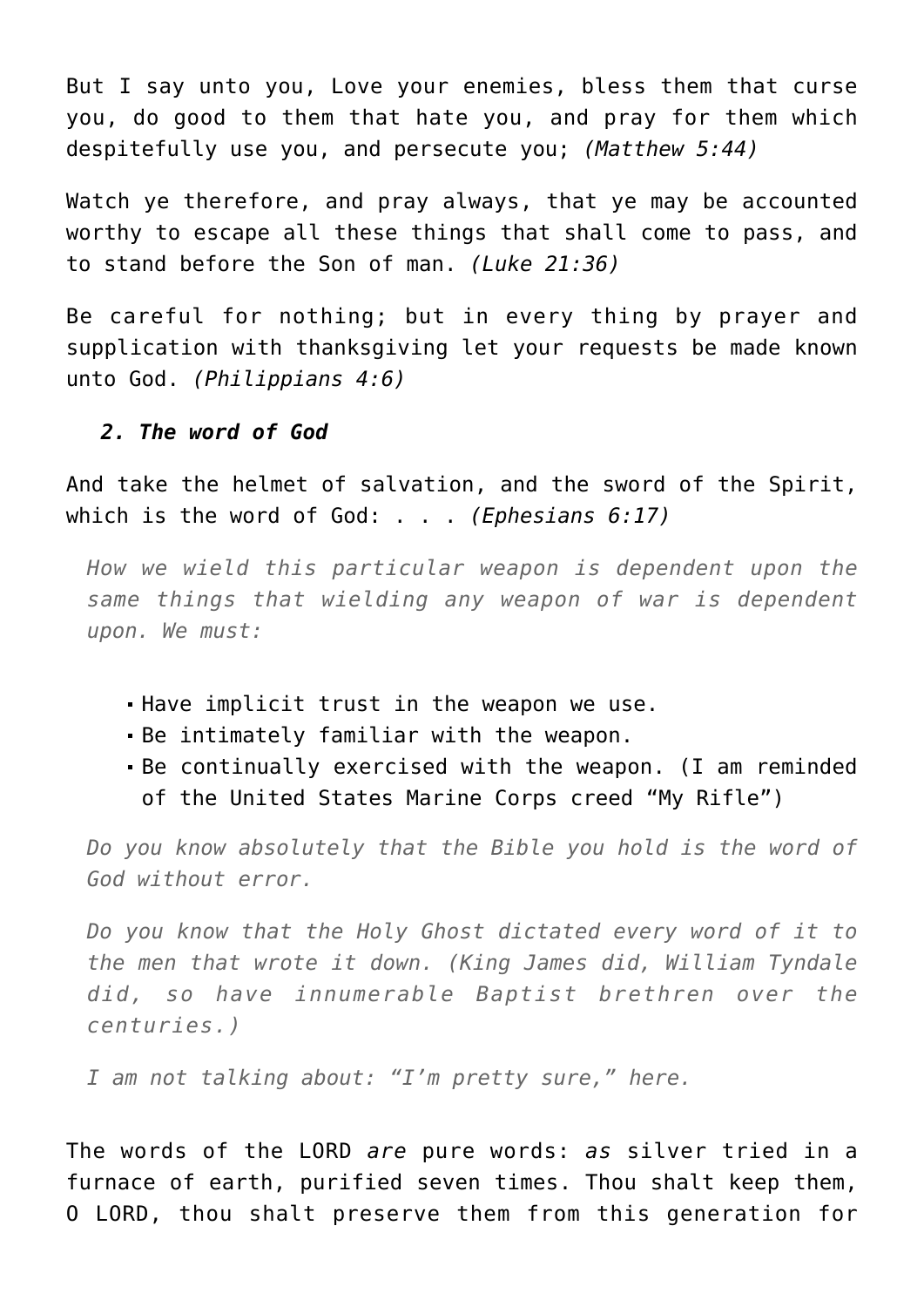ever. *(Psalm 12:6-7)*

LAMED. For ever, O LORD, thy word is settled in heaven. *(Psalm 119:89)*

Thy word *is* true *from* the beginning: and every one of thy righteous judgments *endureth* for ever. *(Psalm 119:160)*

Every word of God *is* pure: he *is* a shield unto them that put their trust in him. *(Proverb 30:5)*

I will worship toward thy holy temple, and praise thy name for thy lovingkindness and for thy truth: for thou hast magnified thy word above all thy name. *(Psalm 138:2)*

# **Our Tactics**

## *1. A constant situational awareness (SA).*

Be sober, be vigilant; because your adversary the devil, as a roaring lion, walketh about, seeking whom he may devour: . . . *(I Peter 5:8)*

## *2. A prepared, sober mind.*

But speak thou the things which become sound doctrine: That the aged men be sober, grave, temperate, sound in faith, in charity, in patience. The aged women likewise, that *they be* in behaviour as becometh holiness, not false accusers, not given to much wine, teachers of good things; That they may teach the young women to be sober, to love their husbands, to love their children, *To be* discreet, chaste, keepers at home, good, obedient to their own husbands, that the word of God be not blasphemed. Young men likewise exhort to be sober minded. In all things shewing thyself a pattern of good works: in doctrine *shewing* uncorruptness, gravity, sincerity, Sound speech, that cannot be condemned; that he that is of the contrary part may be ashamed, having no evil thing to say of you. *(Titus 2:1-8)*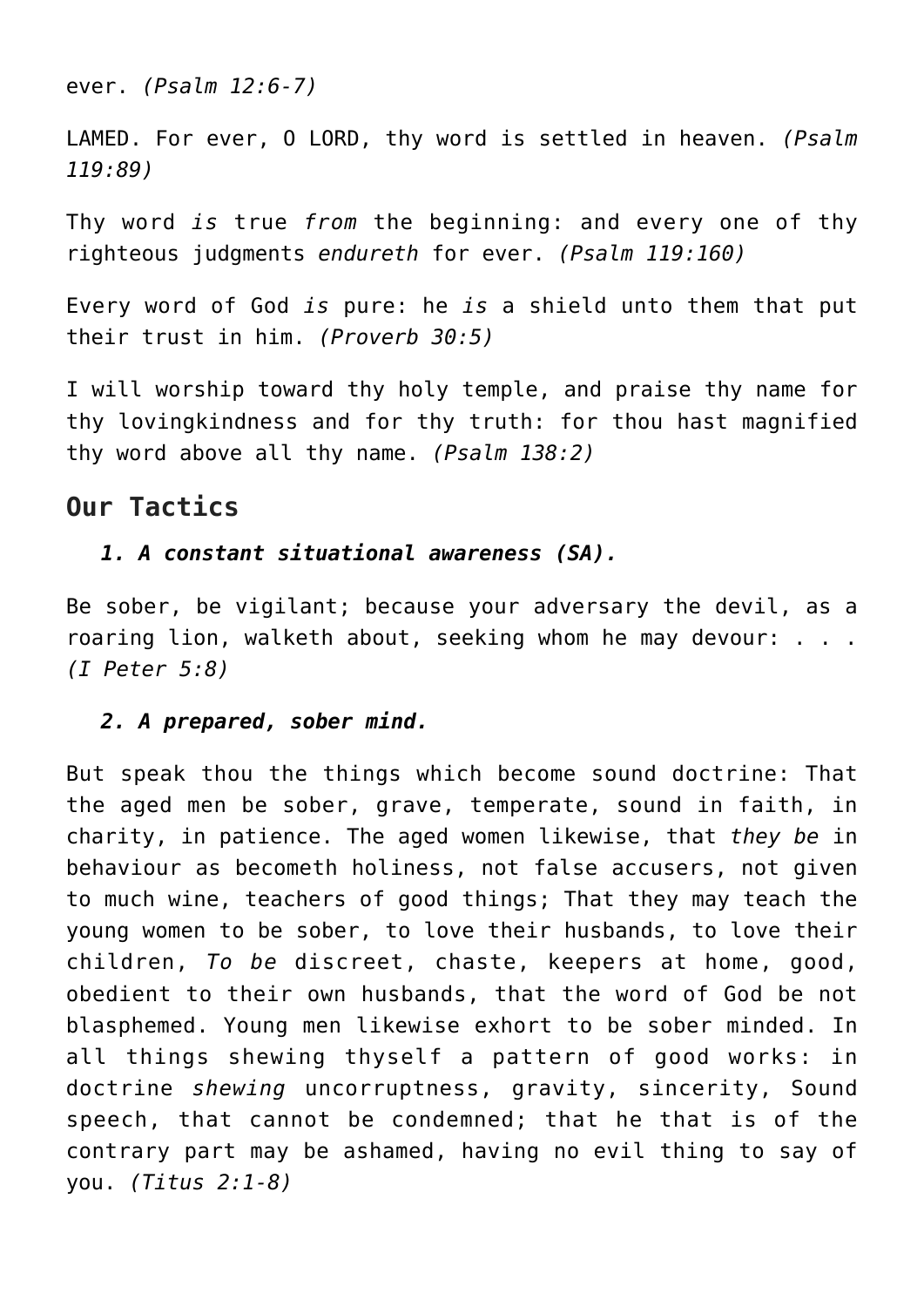*This is not to say that we have no joy. Joy and soberness are not mutually exclusive. Our joy is not dependent upon external circumstance, but rather upon our position in Christ and our cognizance of that position.*

*Joy is NOT frivolousness, or silliness, or fun.*

But none of these things move me, neither count I my life dear unto myself, so that I might finish my course with joy, and the ministry, which I have received of the Lord Jesus, to testify the gospel of the grace of God. *(Acts 20:24)*

For the kingdom of God is not meat and drink; but righteousness, and peace, and joy in the Holy Ghost. *(Romans 14:17)*

Now the God of hope fill you with all joy and peace in believing, that ye may abound in hope, through the power of the Holy Ghost. *(Romans 15:13)*

*Consider the following situations wherein joy is expressed, and why joy is expressed. Please note that these all are sober situations.*

Great *is* my boldness of speech toward you, great *is* my glorying of you: I am filled with comfort, I am exceeding joyful in all our tribulation. *(II Corinthians 7:4)*

How that in a great trial of affliction the abundance of their joy and their deep poverty abounded unto the riches of their liberality. *(II Corinthians 8:2)*

But rejoice, inasmuch as ye are partakers of Christ's sufferings; that, when his glory shall be revealed, ye may be glad also with exceeding joy. *(I Peter 4:13)*

## *3. A remembrance that the Lord Jesus Christ has already defeated the devil, death and hell. Our war is one that*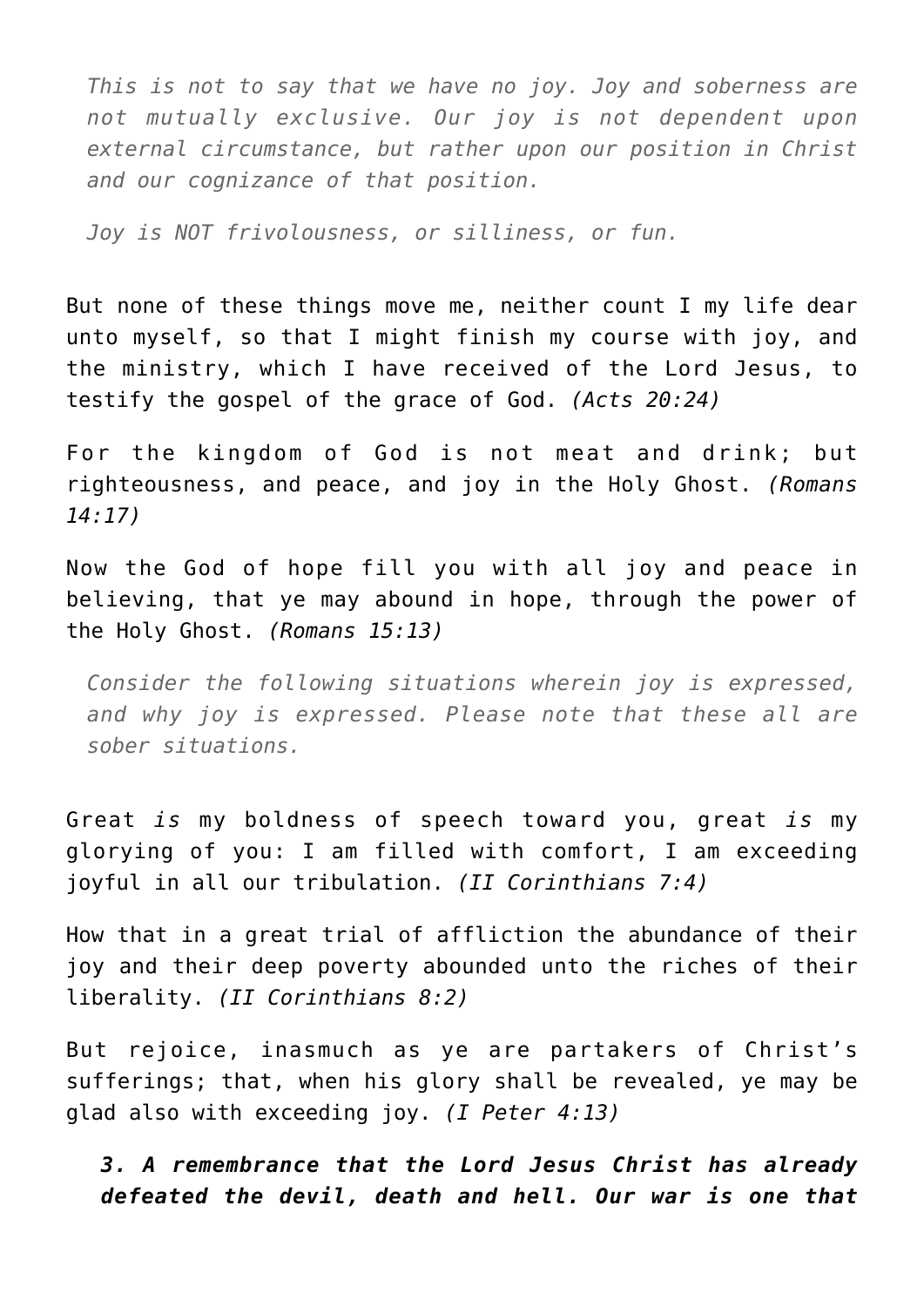#### *determines whether or not we effectively carry the Gospel.*

But I keep under my body, and bring *it* into subjection: lest that by any means, when I have preached to others, I myself should be a castaway. *(I Corinthians 9:27)*

Holding faith, and a good conscience; which some having put away concerning faith have made shipwreck: . . . *(I Timothy 1:19)*

*Why do I bring up the body? Because that is the most frequent ally Satan has in his war against us.*

*This will do two things for us:*

- We maintain a right perspective thus avoiding silly notions about what we are doing. (i.e. Frank Peretti)
- It gives us an achievable end.

#### *4. To flee. (Discretion is the better part of valor.)*

Flee fornication. Every sin that a man doeth is without the body; but he that committeth fornication sinneth against his own body. *(I Corinthians 6:18)*

Wherefore, my dearly beloved, flee from idolatry. *(I Corinthians 10:14)*

But thou, O man of God, flee these things; and follow after righteousness, godliness, faith, love, patience, meekness. (Flee the love of money, and the lusts of the flesh) *(I Timothy 6:11)*

Flee also youthful lusts: but follow righteousness, faith, charity, peace, with them that call on the Lord out of a pure heart. *(II Timothy 2:22)*

*The example is Joseph, who fled Potipher's wife, thus maintaining his witness and testimony.*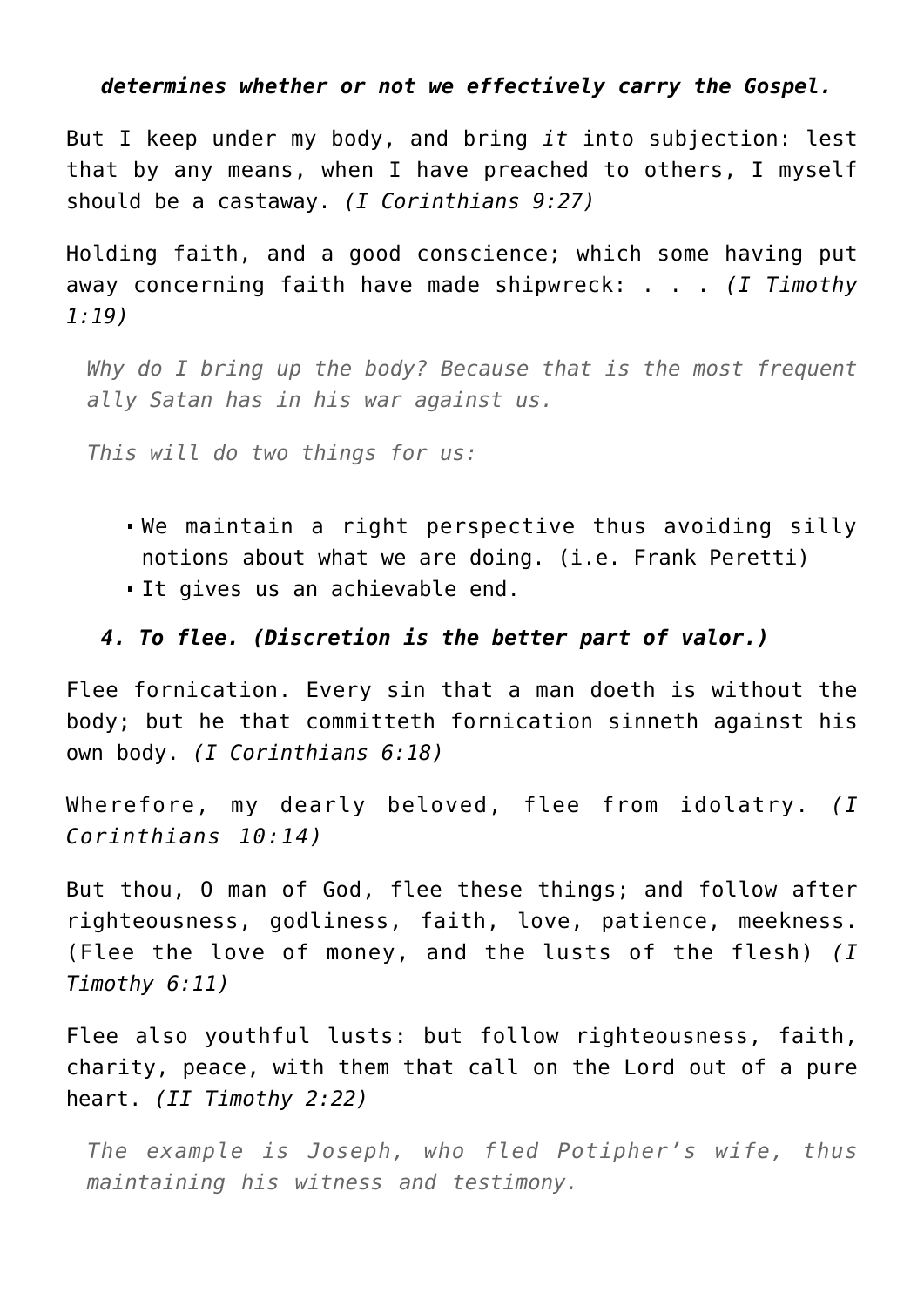*If however, the view we have is that all this got Joseph was jail-time: Then we have a short-sighted view. Joseph persevered in the things he saw. Joseph's vision was the kingdom of God and God's promises. Therefore he fled to maintain a proper witness and testimony. Joseph believed the LORD implicitly.*

## *5. Perseverance.*

Praying always with all prayer and supplication in the Spirit, and watching thereunto with all perseverance and supplication for all saints; . . . *(Ephesians 6:18)*

*The issue is not whether our course is long, or short. Rather, it is whether or not we finish our course, and how we finish.*

**The Medal of Honor — meaningful to men; meaningless to God. ((This is not to denigrate the Medal of Honor. Rather, it is to render it in its proper place. We MUST understand that any honor bestowed by any nation will perish along with that nation, regardless of how honorable it may appear. In this, the Word of God is express:**

**The voice said, Cry. And he said, What shall I cry? All flesh** *is* **grass, and all the goodliness thereof** *is* **as the flower of the field: The grass withereth, the flower fadeth: because the spirit of the LORD bloweth upon it: surely the people** *is* **grass. The grass withereth, the flower fadeth: but the word of our God shall stand for ever.** *(Isaiah 40:6-8)*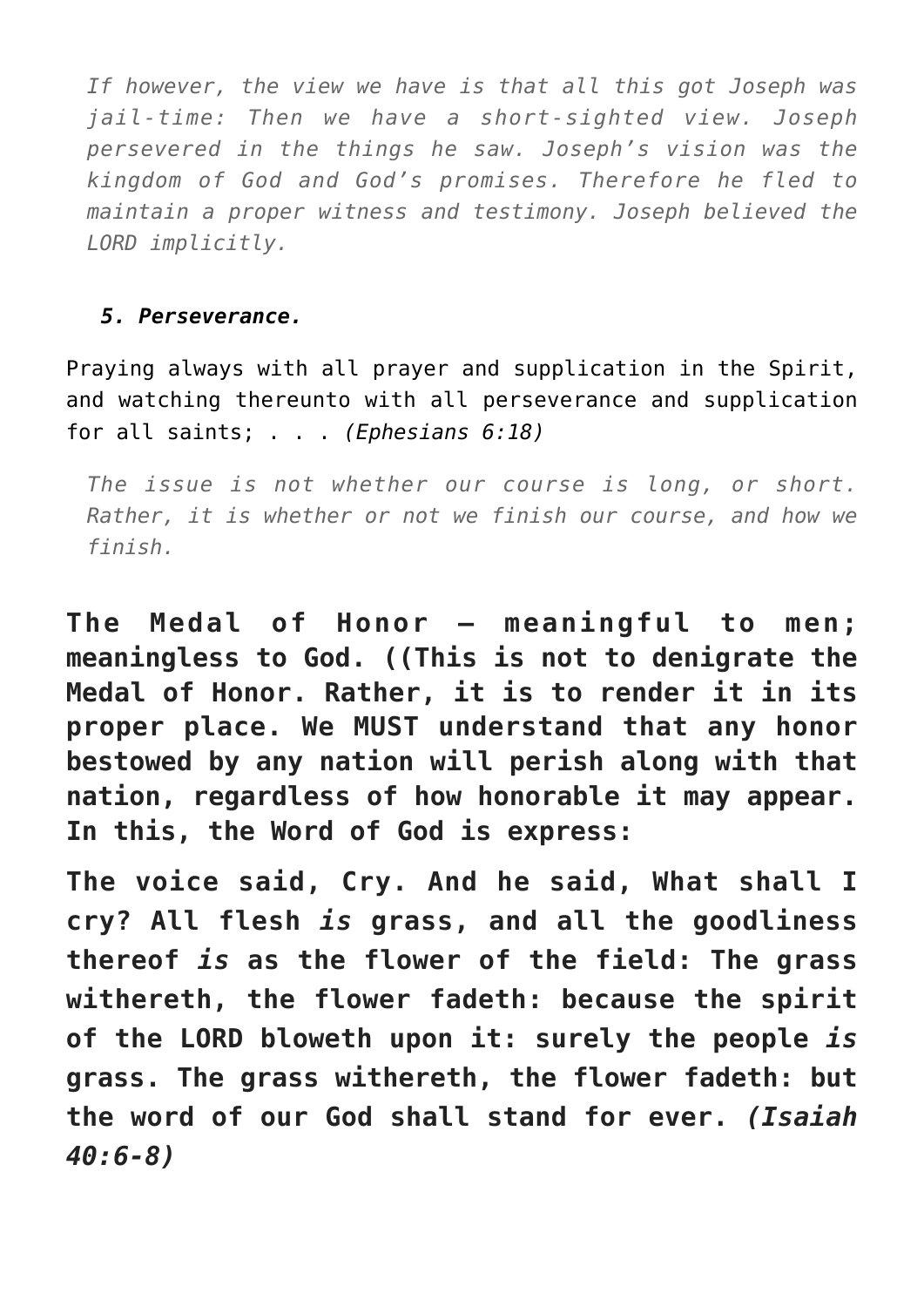**And again:**

**And at the end of the days I Nebuchadnezzar lifted up mine eyes unto heaven, and mine understanding returned unto me, and I blessed the most High, and I praised and honoured him that liveth for ever, whose dominion** *is* **an everlasting dominion, and his kingdom** *is* **from generation to generation: And all the inhabitants of the earth** *are* **reputed as nothing: and he doeth according to his will in the army of heaven, and** *among* **the inhabitants of the earth: and none can stay his hand, or say unto him, What doest thou?** *(Daniel 4:34-35)* **See also Daniel 2:31-45 and Acts 17:24-28.**

**We should also understand that no nation holds the place the LORD reserved for Israel because of Abraham:**

**He sheweth his word unto Jacob, his statutes and his judgments unto Israel. He hath not dealt so with any nation: and** *as for his* **judgments, they have not known them. Praise ye the LORD.** *(Psalm 147:19-20)*

**And even Israel did not, and does not escape the judgment of the LORD, nor does the LORD honor them when they choose to honor man as the Scripture states:**

**The LORD lifteth up the meek: he casteth the**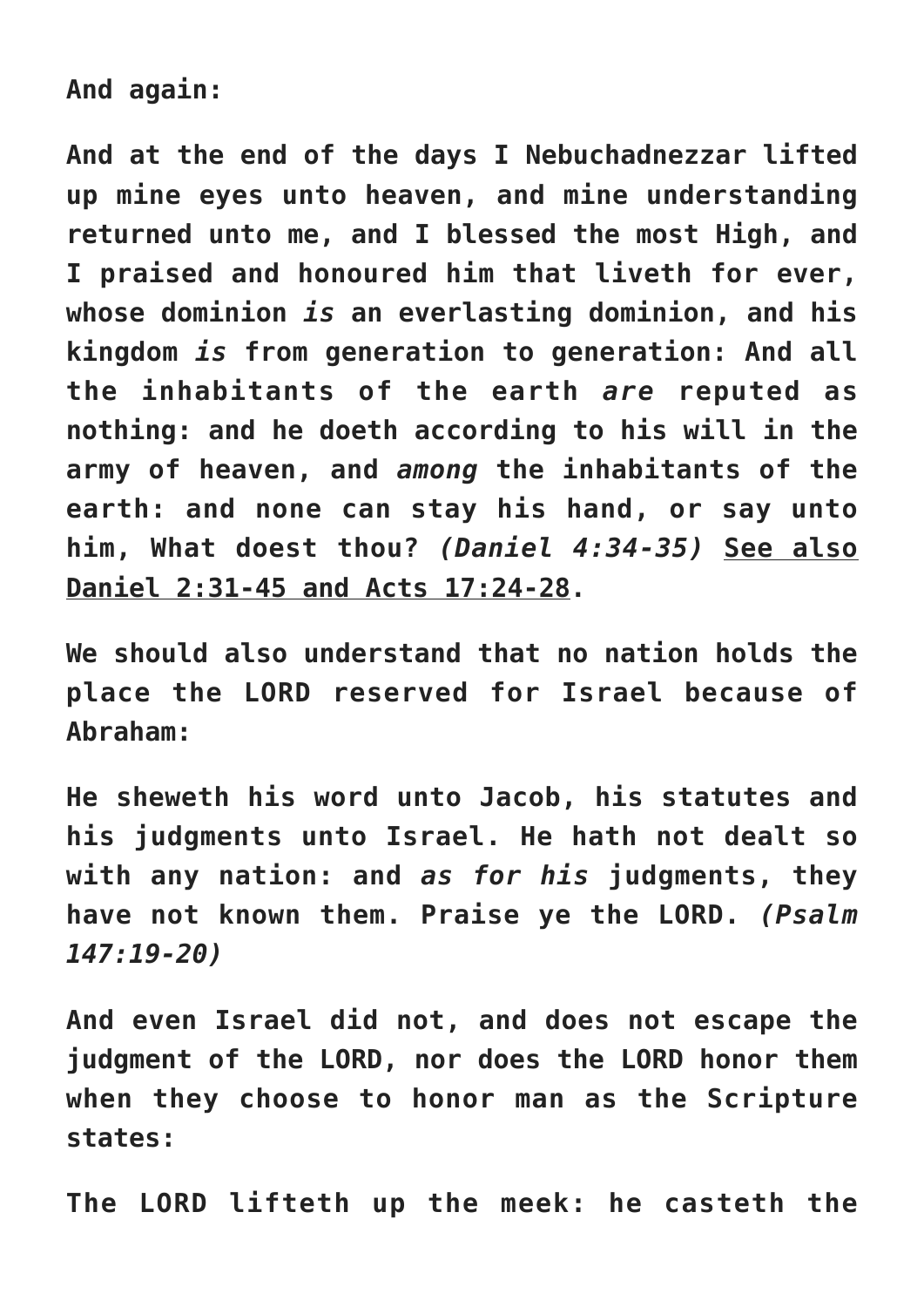**wicked down to the ground. Sing unto the LORD with thanksgiving; sing praise upon the harp unto our God: Who covereth the heaven with clouds, who prepareth rain for the earth, who maketh grass to grow upon the mountains. He giveth to the beast his food,** *and* **to the young ravens which cry. He delighteth not in the strength of the horse: he taketh not pleasure in the legs of a man. The LORD taketh pleasure in them that fear him, in those that hope in his mercy.** *(Psalm 147:6-11)*

**And again:**

**Love not the world, neither the things** *that are* **in the world. If any man love the world, the love of the Father is not in him. For all that** *is* **in the world, the lust of the flesh, and the lust of the eyes, and the pride of life, is not of the Father, but is of the world. And the world passeth away, and the lust thereof: but he that doeth the will of God abideth for ever.** *(1 John 2:15-17)***))**

What is expected of us.

Doth he thank that servant because he did the things that were commanded him? I trow not. So likewise ye, when ye shall have done all those things which are commanded you, say, We are unprofitable servants: we have done that which was our duty to do. *(Luke 17:9-10)*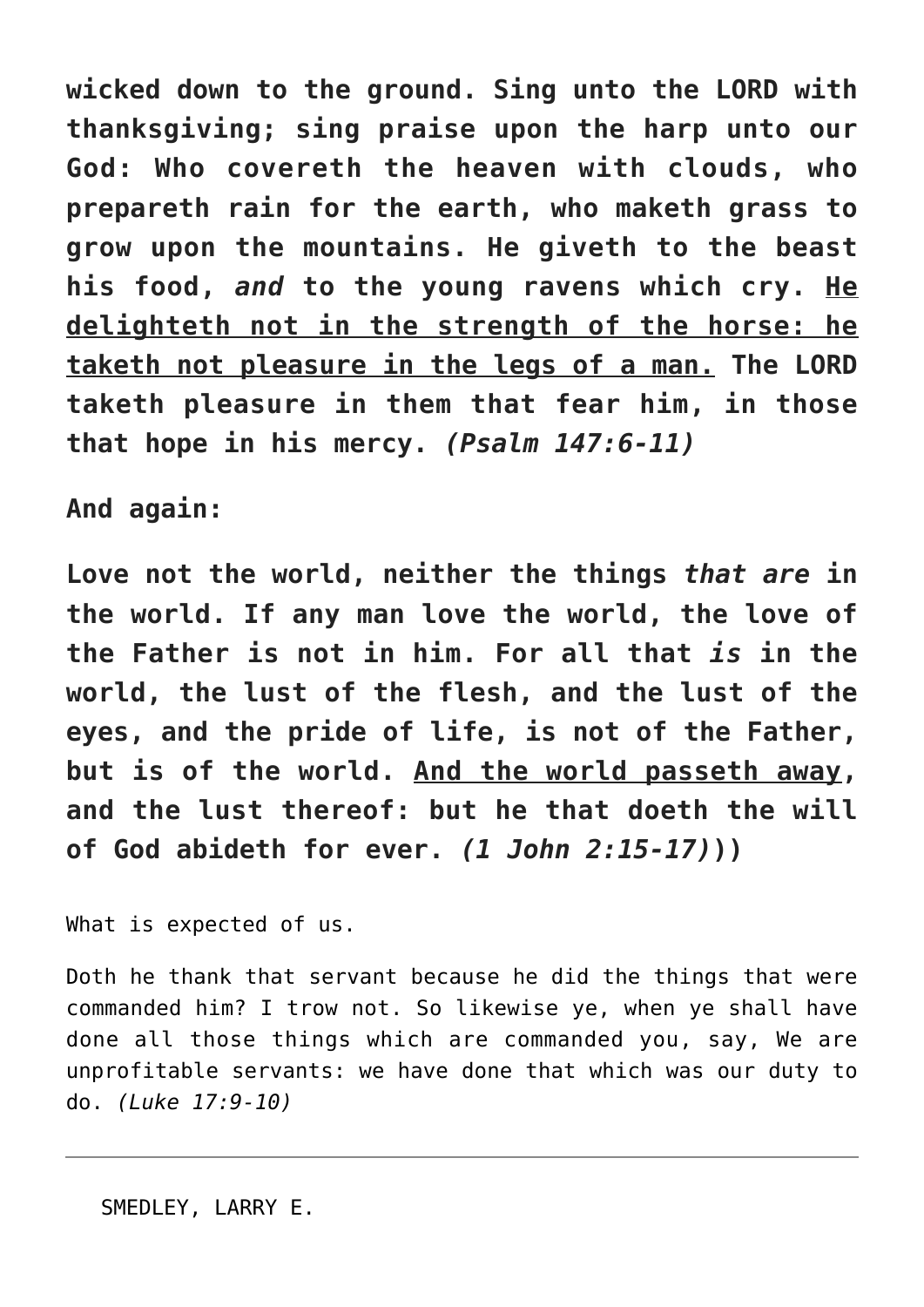*(Citation to accompany the award of the Congressional Medal of Honor)*

Rank and organization: Corporal, U.S. Marine Corps, Company D, 1st Battalion, 7th Marines, 1st Marine Division. Place and date: Quang Nam Province, Republic of Vietnam, 21 December 1967. Entered service at: Orlando, Fla. Born: 4 March 1949, Front Royal, Va. Citation: For conspicuous gallantry and intrepidity at the risk of his life above and beyond the call of duty while serving as a squad leader with company D, in connection with operations against the enemy. On the evenings of 20-21 December 1967, Cpl. Smedley led his 6-man squad to an ambush site at the mouth of Happy Valley, near Phouc Ninh (2) in Quang Nam Province. Later that night an estimated 100 Viet Cong and North Vietnamese Army regulars, carrying 122mm rocket launchers and mortars, were observed moving toward Hill 41. Realizing this was a significant enemy move to launch an attack on the vital DaNang complex, Cpl. Smedley immediately took sound and courageous action to stop the enemy threat. After he radioed for a reaction force, he skillfully maneuvered his men to a more advantageous position and led an attack on the numerically superior enemy force. A heavy volume of fire from an enemy machinegun positioned on the left flank of the squad inflicted several casualties on Cpl. Smedley's unit. Simultaneously, an enemy rifle grenade exploded nearby, wounding him in the right foot and knocking him to the ground. Cpl. Smedley disregarded this serious injury and valiantly struggled to his feet, shouting words of encouragement to his men. He fearlessly led a charge against the enemy machinegun emplacement, firing his rifle and throwing grenades, until he was again struck by enemy fire and knocked to the ground. Gravely wounded and weak from loss of blood, he rose and commenced a l-man assault against the enemy position. Although his aggressive and singlehanded attack resulted in the destruction of the machinegun, he was struck in the chest by enemy fire and fell mortally wounded.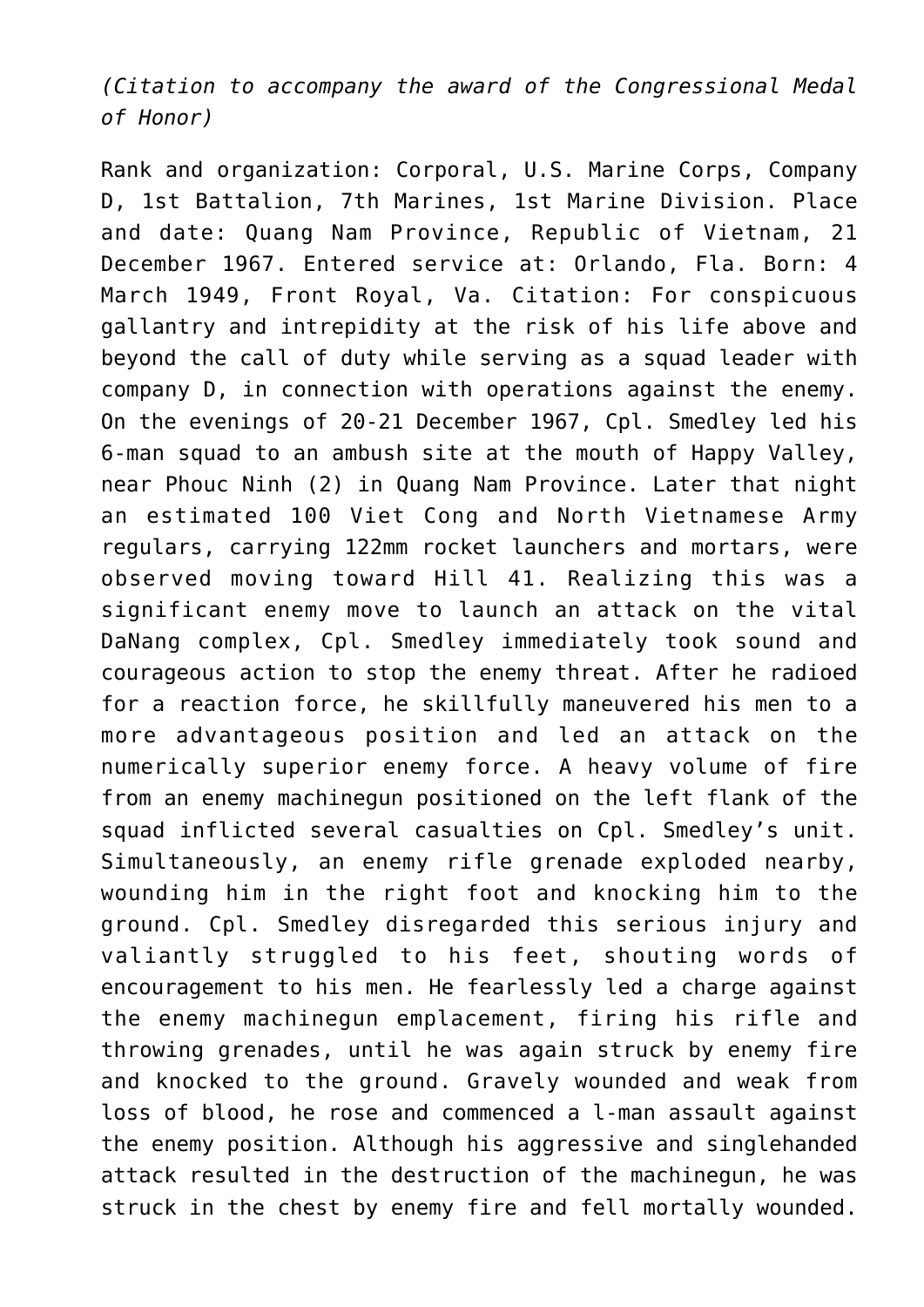Cpl. Smedley's inspiring and courageous actions, bold initiative, and selfless devotion to duty in the face of certain death were in keeping with the highest traditions of the Marine Corps and the U.S. Naval Service. He gallantly gave his life for his country.

*What did this man die for?*

*Was it corruptible, or incorruptible?*

*Which "country" will continue — America: Or the country spoken of in Hebrews 11, of which it is written:*

These all died in faith, not having received the promises, but having seen them afar off, and were persuaded of *them*, and embraced *them*, and confessed that they were strangers and pilgrims on the earth. For they that say such things declare plainly that they seek a country. And truly, if they had been mindful of that *country* from whence they came out, they might have had opportunity to have returned. But now they desire a better *country*, that is, an heavenly: wherefore God is not ashamed to be called their God: for he hath prepared for them a city. *(Hebrews 11:13-16)*

*Therefore, the admonition for us is as follows:*

For consider him that endured such contradiction of sinners against himself, lest ye be wearied and faint in your minds. Ye have not yet resisted unto blood, striving against sin. *(Hebrews 12:3-4)*

We should understand what this war is all about. We should also understand that our Lord and Saviour paid the highest price of all for us — while we were yet His enemies. Thus, no matter how much we do, it will never equal the sacrifice the Lord made for us. Ultimately, we are unprofitable servants. We